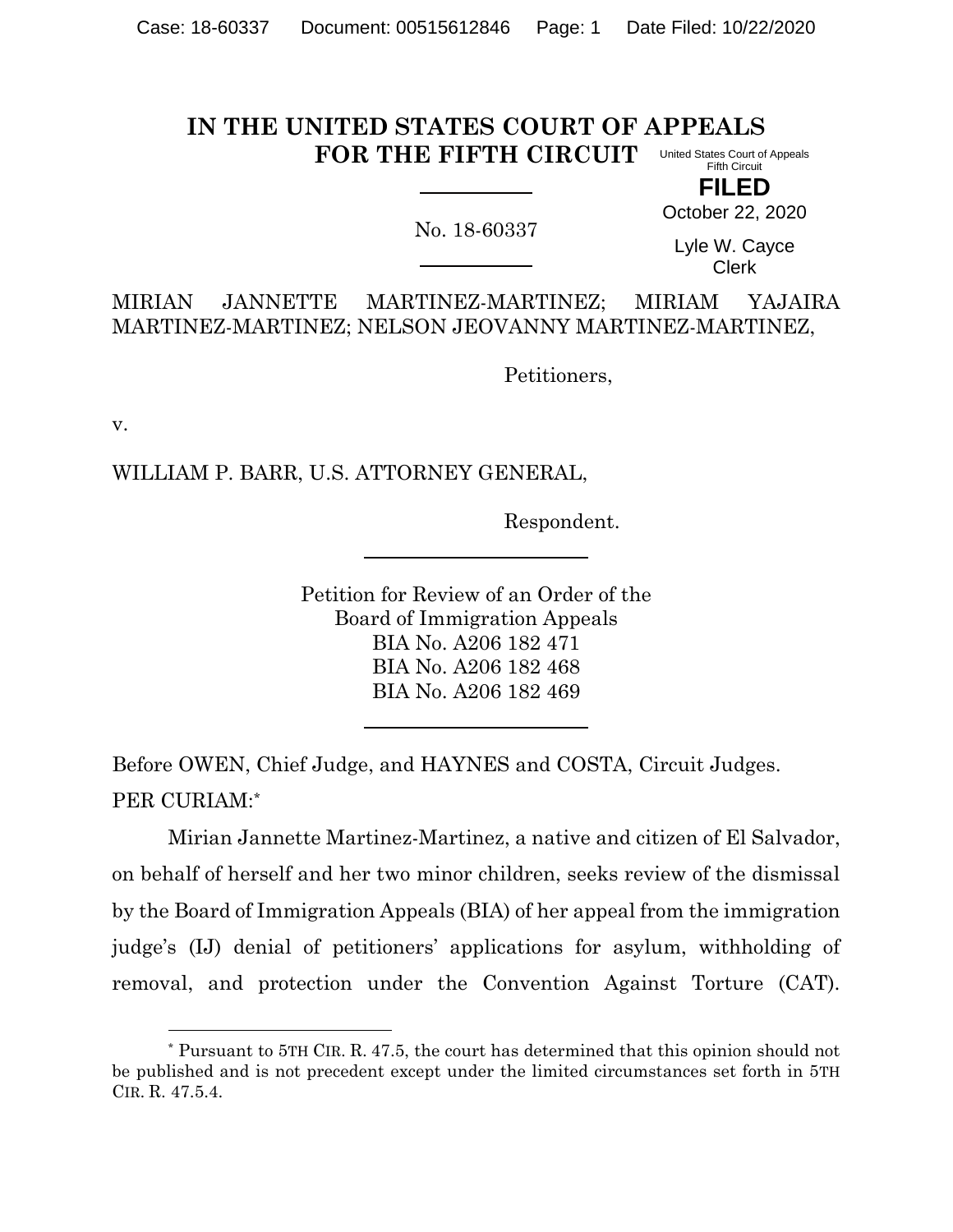Martinez-Martinez concedes that she has abandoned her claim for protection under the CAT.

This court reviews the final decision of the BIA and also considers the IJ's decision to the extent that it influenced the determination of the BIA.<sup>1</sup> Findings of fact are reviewed for substantial evidence and questions of law are reviewed de novo.<sup>2</sup> "Under the substantial evidence standard, reversal is improper unless we decide 'not only that the evidence supports a contrary conclusion, but also that the evidence *compels* it.'" 3

Martinez-Martinez argues for the first time on appeal that her original notice to appear (NTA) did not contain the time and place of her removal proceedings, and, therefore, in light of the decision in *Pereira v. Sessions*, <sup>4</sup> the immigration court lacked subject matter jurisdiction over her proceedings. Martinez-Martinez failed to raise the arguments about the NTA before the BIA; consequently, she did not properly exhaust this issue and we lack jurisdiction to review it. <sup>5</sup> Thus, this claim is dismissed for lack of jurisdiction.

Martinez-Martinez relies on *Arce-Vences v. Mukasey*, <sup>6</sup> in which this court recognized that because "exhaustion is not required when administrative remedies are inadequate[,] ... [o]ur jurisdiction is ... not precluded by an alien's failure to raise before the [BIA] a claim that the [BIA] has no power or authority to remedy."7 For the *Arce-Vences* exception to apply, Martinez-Martinez must point to Fifth Circuit law existing at the time her case was

<sup>1</sup> *Zhu v. Gonzales*, 493 F.3d 588, 593 (5th Cir. 2007).

<sup>2</sup> *Id.* at 594.

<sup>3</sup> *Chen v. Gonzales*, 470 F.3d 1131, 1134 (5th Cir. 2006) (quoting *Zhao v. Gonzales*, 404 F.3d 295, 306 (5th Cir. 2005)); *see* 8 U.S.C. § 1252(b)(4)(B).

<sup>4</sup> 138 S. Ct. 2105 (2018).

<sup>5</sup> *See Flores-Abarca v. Barr*, 937 F.3d 473, 477-78 (5th Cir. 2019).

<sup>6</sup> 512 F.3d 167 (5th Cir. 2007).

<sup>7</sup> *Id.* at 172 (internal quotation marks omitted) (quoting *Ramirez-Osorio v. Immig. & Naturalization Serv.*, 745 F.2d 937, 939 (5th Cir. 1984)).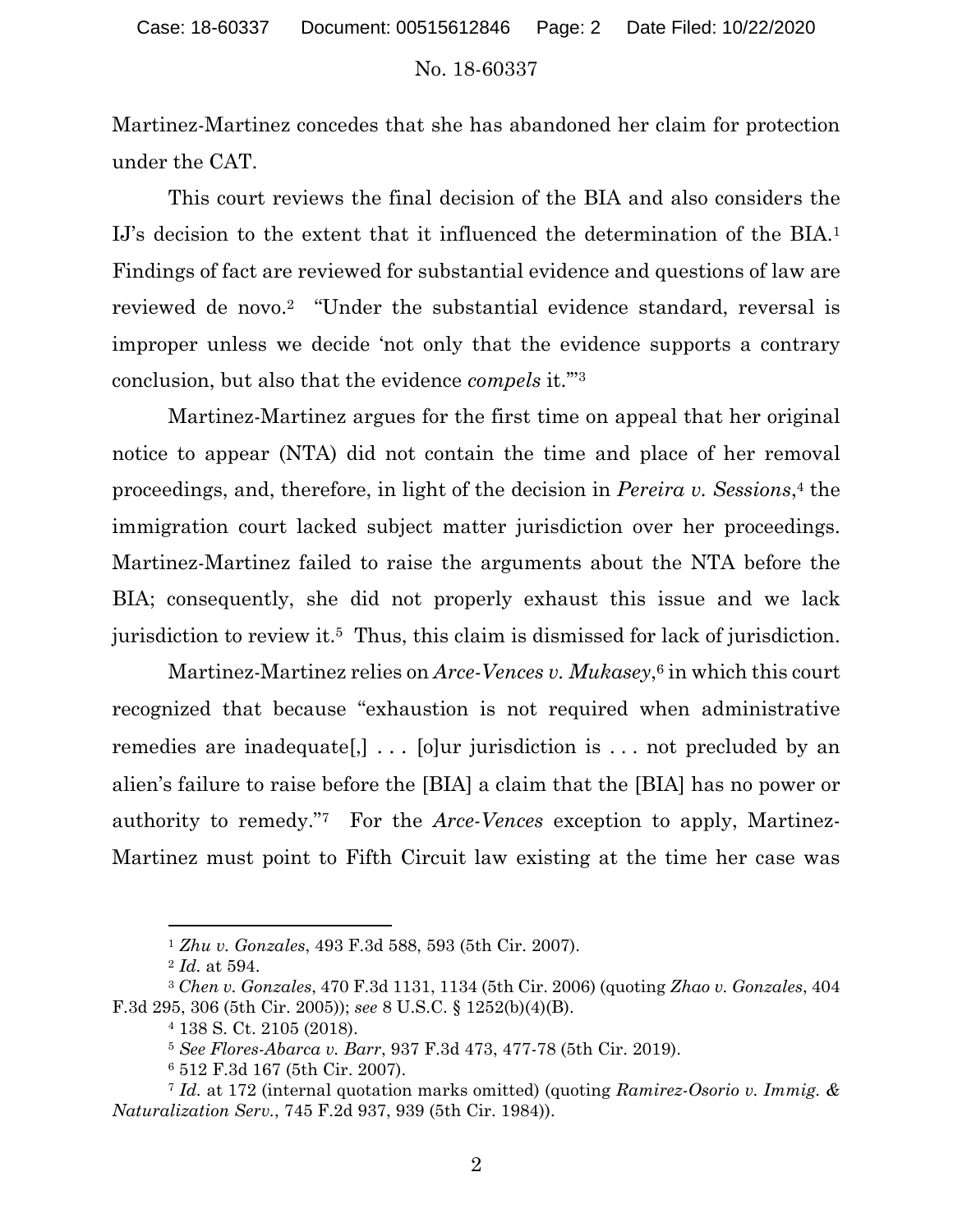pending before the BIA that would preclude the BIA from finding in her favor on that particular issue.8 Martinez-Martinez has not done so, and the *Arce-Vences* exception does not apply here.

As to Martinez-Martinez's asylum application, she does not challenge the BIA's conclusion that her asylum application was untimely because it was filed more than one year after her entry into the United States.9 She has therefore abandoned any challenge to the BIA's dismissal of her asylum application.<sup>10</sup> Additionally, Martinez-Martinez did not raise her argument that she is entitled to "humanitarian asylum" with the BIA. Accordingly, she failed to exhaust this argument, and this court lacks jurisdiction to consider it.<sup>11</sup>

Martinez-Martinez argues in her application for withholding of removal that her testimony that gang members in her home country subjected her to, among other things, extortion, threats, theft, and assaults established that she had endured past persecution and that she would endure persecution if she returned. An applicant for withholding of removal "must demonstrate a 'clear probability' of persecution upon return" to her native country.12 Where the "fear of future threat" is "unrelated to the past persecution," a clear probability of persecution means that it is "more likely than not" that her "life or freedom would be threatened ... on account of [her] "race, religion, nationality, membership in a particular social group, or political opinion.<sup>"13</sup> In this case, the record does not compel the conclusion that Martinez-Martinez suffered

<sup>8</sup> *See Flores-Abarca*, 937 F.3d at 478 n.1 (citing *Arce-Vences*, 512 F.3d at 172) ("[E]xhaustion is not required when the BIA has no power to grant the requested relief because of binding circuit precedent.").

<sup>9</sup> *See* 8 U.S.C. § 1158(a)(2)(B).

<sup>10</sup> *See Soadjede v. Ashcroft*, 324 F.3d 830, 833 (5th Cir. 2003) (per curiam).

<sup>11</sup> *See Omari v. Holder*, 562 F.3d 314, 319 (5th Cir. 2009).

<sup>12</sup> *Roy v. Ashcroft*, 389 F.3d 132, 138 (5th Cir. 2004) (per curiam) (quoting *Faddoul v. Immig. & Naturalization Serv.*, 37 F.3d 185, 188 (5th Cir 1994)).

<sup>13</sup> 8 C.F.R. §§ 1208.16(b), (b)(1)(iii); 8 U.S.C. § 1231(b)(3)(A).